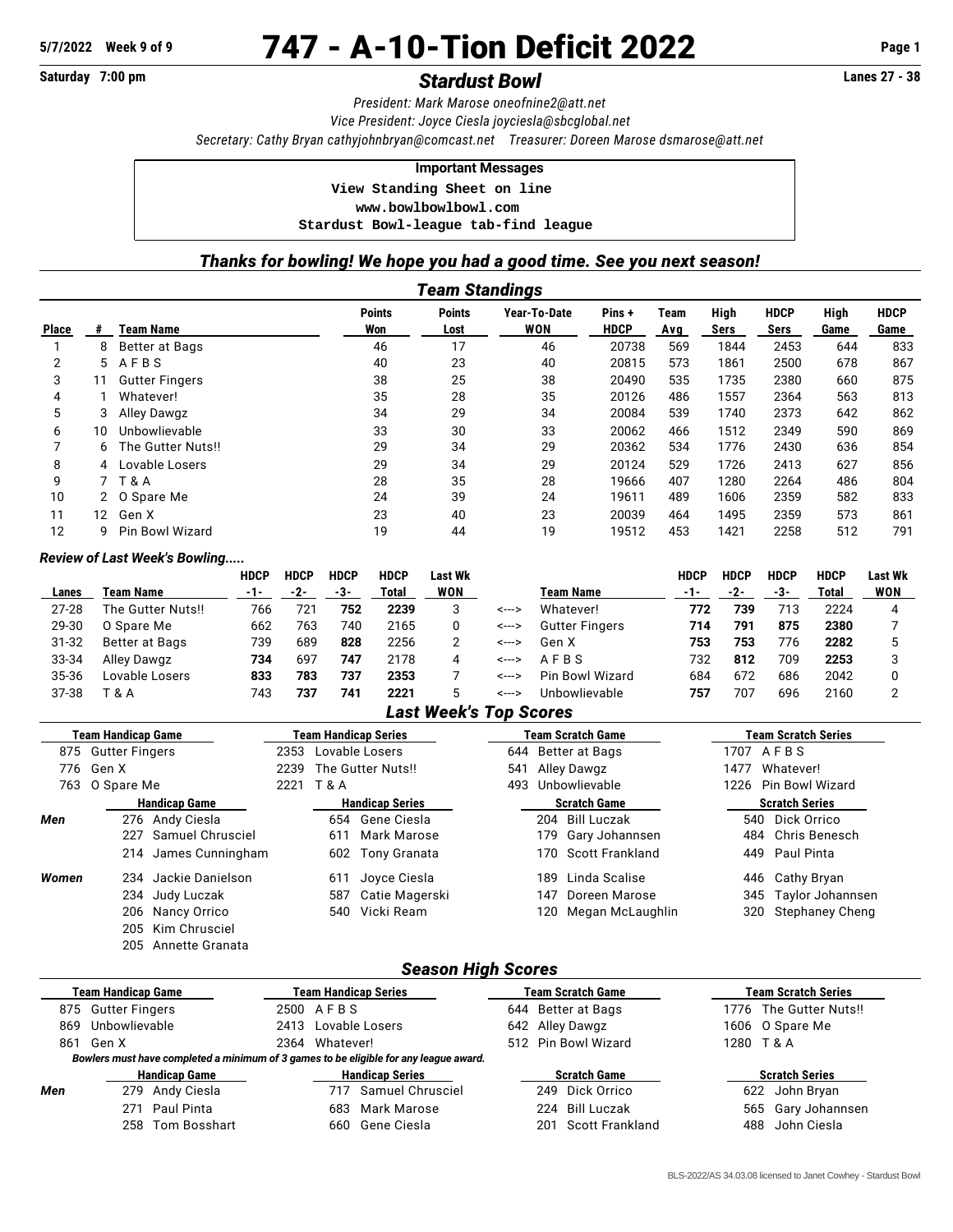# *Season High Scores - Continued*

| Women | 243 Ilda Benesch<br>243 Taylor Johannsen<br>242 Nancy Orrico | 684 Joyce Ciesla<br>635 Jackie Danielson<br>635 Megan McLaughlin | 202 Linda Scalise<br>186 Cathy Bryan<br>146 Stephaney Cheng | 472 Doreen Marose<br>403 Judy Luczak<br>358 Kim Chrusciel |
|-------|--------------------------------------------------------------|------------------------------------------------------------------|-------------------------------------------------------------|-----------------------------------------------------------|
|       | 229 Catie Magerski                                           | 635 Nicole Orrico                                                |                                                             |                                                           |
|       |                                                              | 622 Kelly Lopez                                                  |                                                             |                                                           |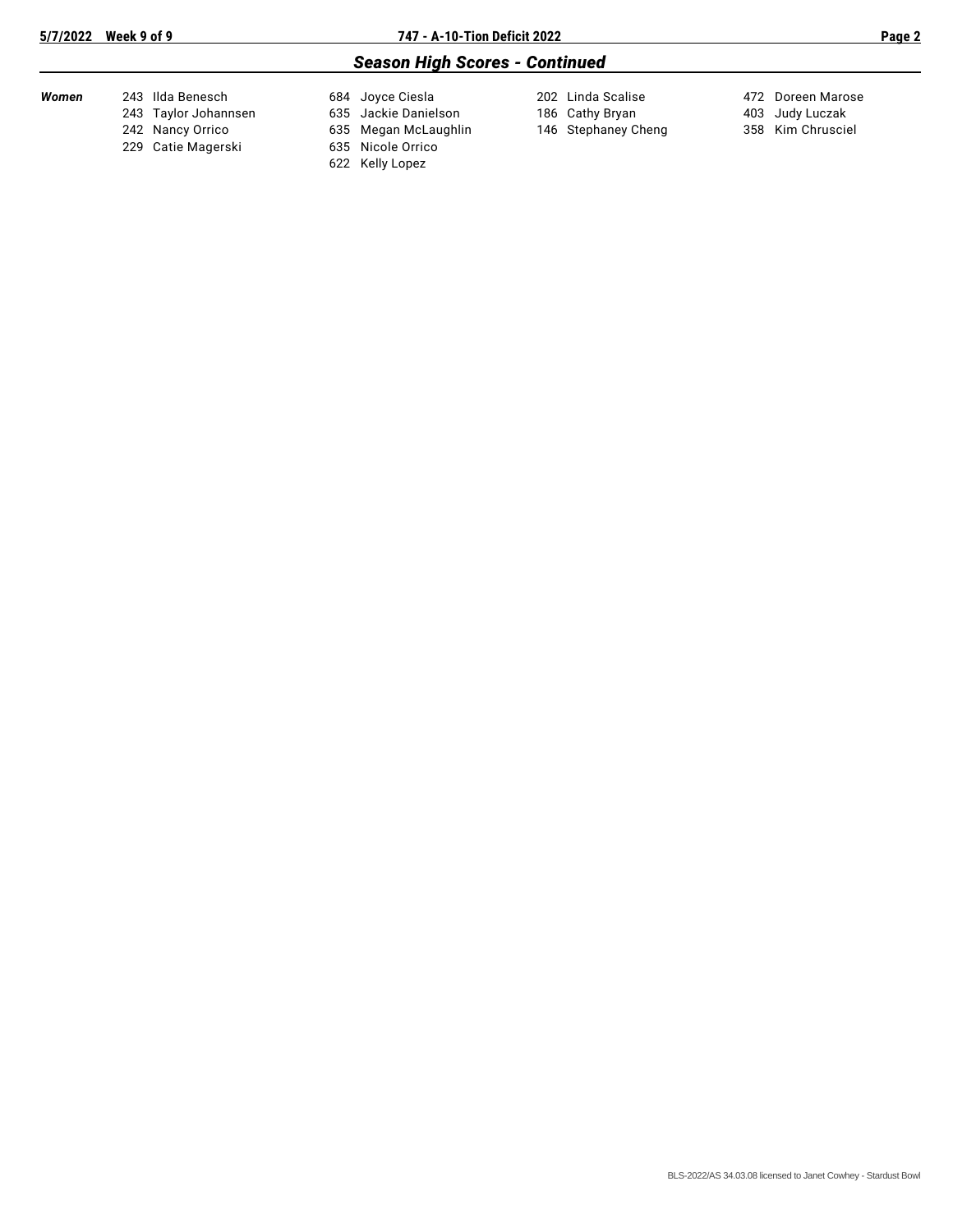| 5/7/2022             | Week 9 of 9                                      |            | 747 - A-10-Tion Deficit 2022    |                                                          |          |           |            |            |                  |                                     |            |             | Page 3      |
|----------------------|--------------------------------------------------|------------|---------------------------------|----------------------------------------------------------|----------|-----------|------------|------------|------------------|-------------------------------------|------------|-------------|-------------|
|                      |                                                  |            | <b>Individual High Averages</b> |                                                          |          |           |            |            |                  |                                     |            |             |             |
| Men<br>Women         | Dick Orrico<br>200.48<br>Linda Scalise<br>160.26 |            | 142.33                          | 189.07 Andy Ciesla<br>Cathy Bryan<br><b>Team Rosters</b> |          |           |            |            | 170.11<br>130.70 | <b>Bill Luczak</b><br>Doreen Marose |            |             |             |
|                      |                                                  |            |                                 |                                                          |          |           |            |            |                  | High                                | High       | <b>HDCP</b> | <b>HDCP</b> |
| ID#<br>1 - Whatever! | <b>Name</b>                                      | Avg        | <b>HDCP</b>                     | Pins Gms                                                 |          | -1-       | $-2-$      | $-3-$      | <b>Total</b>     | Game                                | Sers       | Game        | Sers        |
|                      | 133 Yvette Wedow                                 | 82         | 94                              | 2233                                                     | 27       | 100       | 61         | 71         | 232              | 114                                 | 288        | 209         | 570         |
| 134                  | <b>Brent Wedow</b>                               | 128        | 57                              | 3473                                                     | 27       | 101       | 152        | 123        | 376              | 176                                 | 442        | 236         | 622         |
| 1                    | Doreen Marose                                    | 130        | 56                              | 3529                                                     | 27       | 147       | 111        | 132        | 390              | 159                                 | 472        | 219         | 652         |
| 3                    | Mark Marose                                      | 146        | 43                              | 3943                                                     | 27       | 175       | 166        | 138        | 479              | 192                                 | 497        | 254         | 683         |
| 2 - O Spare Me       |                                                  |            |                                 |                                                          |          |           |            |            |                  |                                     |            |             |             |
| 83                   | Kim Chrusciel                                    | 109        | 72                              | 2308                                                     | 21       | 86        | 109        | 133        | 328              | 136                                 | 358        | 209         | 577         |
| 76                   | Samuel Chrusciel                                 | 158        | 33                              | 4286                                                     | 27       | 118       | 195        | 155        | 468              | 235                                 | 597        | 275         | 717         |
| 115                  | Danielle McEvoy                                  | 93         | 85                              | 2233                                                     | 24       | a83       | a83        | a83        | 249              | 123                                 | 315        | 207         | 573         |
| 3 - Alley Dawgz      | 116 Anthony McEvoy                               | 129        | 56                              | 3497                                                     | 27       | 130       | 131        | 124        | 385              | 167                                 | 448        | 217         | 588         |
|                      | 105 Scott Frankland                              | 150        | 40                              | 4053                                                     | 27       | 149       | 109        | 170        | 428              | 201                                 | 488        | 250         | 633         |
| 117                  | James Cunningham                                 | 125        | 60                              | 2628                                                     | 21       | 124       | 152        | 142        | 418              | 157                                 | 425        | 221         | 617         |
|                      | 118 Adam Dobrino                                 | 130        | 56                              | 2748                                                     | 21       | 131       | 106        | 105        | 342              | 182                                 | 450        | 239         | 621         |
|                      | 119 Al Lange                                     | 134        | 52                              | 2417                                                     | 18       | a124      | a124       | a124       | 372              | 174                                 | 435        | 219         | 597         |
|                      | 4 - Lovable Losers                               |            |                                 |                                                          |          |           |            |            |                  |                                     |            |             |             |
| 120                  | Jackie Danielson                                 | 116        | 67                              | 3157                                                     | 27       | 166       | 123        | 102        | 391              | 166                                 | 419        | 234         | 635         |
| 121                  | Jim Danielson                                    | 122        | 62                              | 3308                                                     | 27       | 106       | 129        | 111        | 346              | 157                                 | 398        | 221         | 602         |
| 122                  | Judy Luczak                                      | 121        | 63                              | 2919                                                     | 24       | 170       | 124        | 101        | 395              | 170                                 | 403        | 234         | 601         |
| 123                  | <b>Bill Luczak</b>                               | 170        | 24                              | 4593                                                     | 27       | 172       | 188        | 204        | 564              | 224                                 | 564        | 249         | 642         |
| $5 - AFBS$           |                                                  |            |                                 |                                                          |          |           |            |            |                  |                                     |            |             |             |
| 135                  | Nicole Orrico                                    | 88<br>160  | 89<br>32                        | 2386                                                     | 27       | 84<br>138 | 100        | 85<br>151  | 269<br>478       | 142                                 | 350<br>545 | 237<br>238  | 635<br>653  |
| 41<br>65             | Linda Scalise<br>Nancy Orrico                    | 125        | 60                              | 4327<br>3376                                             | 27<br>27 | 145       | 189<br>140 | 135        | 420              | 202<br>179                          | 420        | 242         | 606         |
| 66                   | Dick Orrico                                      | 200        | $\mathbf 0$                     | 5413                                                     | 27       | 183       | 201        | 156        | 540              | 249                                 | 643        | 250         | 657         |
|                      | 6 - The Gutter Nuts!!                            |            |                                 |                                                          |          |           |            |            |                  |                                     |            |             |             |
|                      | 84 Ilda Benesch                                  | 104        | 76                              | 2200                                                     | 21       | a94       | a94        | a94        | 282              | 161                                 | 367        | 243         | 622         |
| 114                  | Taylor Johannsen                                 | 117        | 66                              | 3176                                                     | 27       | 130       | 106        | 109        | 345              | 174                                 | 448        | 243         | 655         |
| 85                   | Chris Benesch                                    | 152        | 38                              | 4122                                                     | 27       | 151       | 163        | 170        | 484              | 200                                 | 484        | 239         | 601         |
| 87                   | Gary Johannsen                                   | 161        | 31                              | 4366                                                     | 27       | 179       | 146        | 167        | 492              | 214                                 | 565        | 252         | 670         |
| $7 - T & A$          |                                                  |            |                                 |                                                          |          |           |            |            |                  |                                     |            |             |             |
|                      | 136 Annette Granata                              | 84         | 92                              | 1773                                                     | 21       | 111       | 99         | 77         | 287              | 111                                 | 287        | 205         | 569         |
| 71                   | Tony Granata                                     | 106        | 75                              | 2553                                                     | 24       | 104       | 132        | 135        | 371              | 143                                 | 404        | 226         | 653         |
| 109                  | Tom Bosshart<br>110 Tricia Kelly                 | 115<br>102 | 68<br>78                        | 3120<br>2758                                             | 27<br>27 | 127<br>85 | 88<br>102  | 112<br>101 | 327<br>288       | 182<br>133                          | 409<br>349 | 258<br>212  | 632<br>596  |
|                      | 8 - Better at Bags                               |            |                                 |                                                          |          |           |            |            |                  |                                     |            |             |             |
|                      | 97 Cathy Bryan                                   | 142        | 46                              | 3843                                                     | 27       | 135       | 125        | 186        | 446              | 186                                 | 460        | 233         | 607         |
| 98                   | John Bryan                                       | 162        | 30                              | 4383                                                     | 27       | 140       | 151        | 129        | 420              | 245                                 | 622        | 274         | 709         |
| 99                   | Joyce Ciesla                                     | 124        | 60                              | 3348                                                     | 27       | 139       | 116        | 167        | 422              | 167                                 | 480        | 232         | 684         |
|                      | 100 John Ciesla                                  | 141        | 47                              | 3833                                                     | 27       | 141       | 113        | 162        | 416              | 190                                 | 488        | 242         | 641         |
|                      | 9 - Pin Bowl Wizard                              |            |                                 |                                                          |          |           |            |            |                  |                                     |            |             |             |
| 107                  | Laurie Mielke                                    | 93         | 85                              | 2518                                                     | 27       | 82        | 73         | 96         | 251              | 130                                 | 339        | 218         | 594         |
| 108                  | Jim Mielke                                       | 119        | 64                              | 1790                                                     | 15       | a109      | a109       | a109       | 327              | 155                                 | 399        | 223         | 603         |
| 128                  | Kelly Lopez                                      | 103        | 77                              | 2791                                                     | 27       | 86        | 85         | 98         | 269              | 136                                 | 394        | 212         | 622         |
|                      | 127 Chip Egan                                    | 138        | 49                              | 3737                                                     | 27       | 135       | 133        | 111        | 379              | 174                                 | 449        | 223         | 604         |
|                      | 10 - Unbowlievable<br>132 Chris Pinta            | 98         | 81                              | 2352                                                     | 24       | 103       | 84         | 80         | 267              | 117                                 | 323        | 203         | 575         |
| 131                  | Paul Pinta                                       | 143        | 45                              | 3452                                                     | 24       | 167       | 147        | 135        | 449              | 219                                 | 504        | 271         | 651         |
| 138                  | Sharon Gleason                                   | 93         | 85                              | 2522                                                     | 27       | 98        | 77         | 98         | 273              | 139                                 | 357        | 227         | 621         |
|                      | 139 Chris Finley                                 | 132        | 54                              | 3570                                                     | 27       | 125       | 135        | 119        | 379              | 186                                 | 477        | 243         | 648         |
|                      | 11 - Gutter Fingers                              |            |                                 |                                                          |          |           |            |            |                  |                                     |            |             |             |
|                      | 112 Gene Ciesla                                  | 132        | 54                              | 3572                                                     | 27       | 166       | 141        | 176        | 483              | 187                                 | 483        | 247         | 660         |
| 126                  | Megan McLaughlin                                 | 103        | 77                              | 2800                                                     | 27       | 88        | 92         | 120        | 300              | 144                                 | 383        | 228         | 635         |
| 113                  | <b>Stephaney Cheng</b>                           | 111        | 71                              | 3004                                                     | 27       | 103       | 118        | 99         | 320              | 146                                 | 391        | 215         | 598         |
| 130                  | Andy Ciesla                                      | 189        | 8                               | 5105                                                     | 27       | 142       | 225        | 265        | 632              | 265                                 | 684        | 279         | 780         |